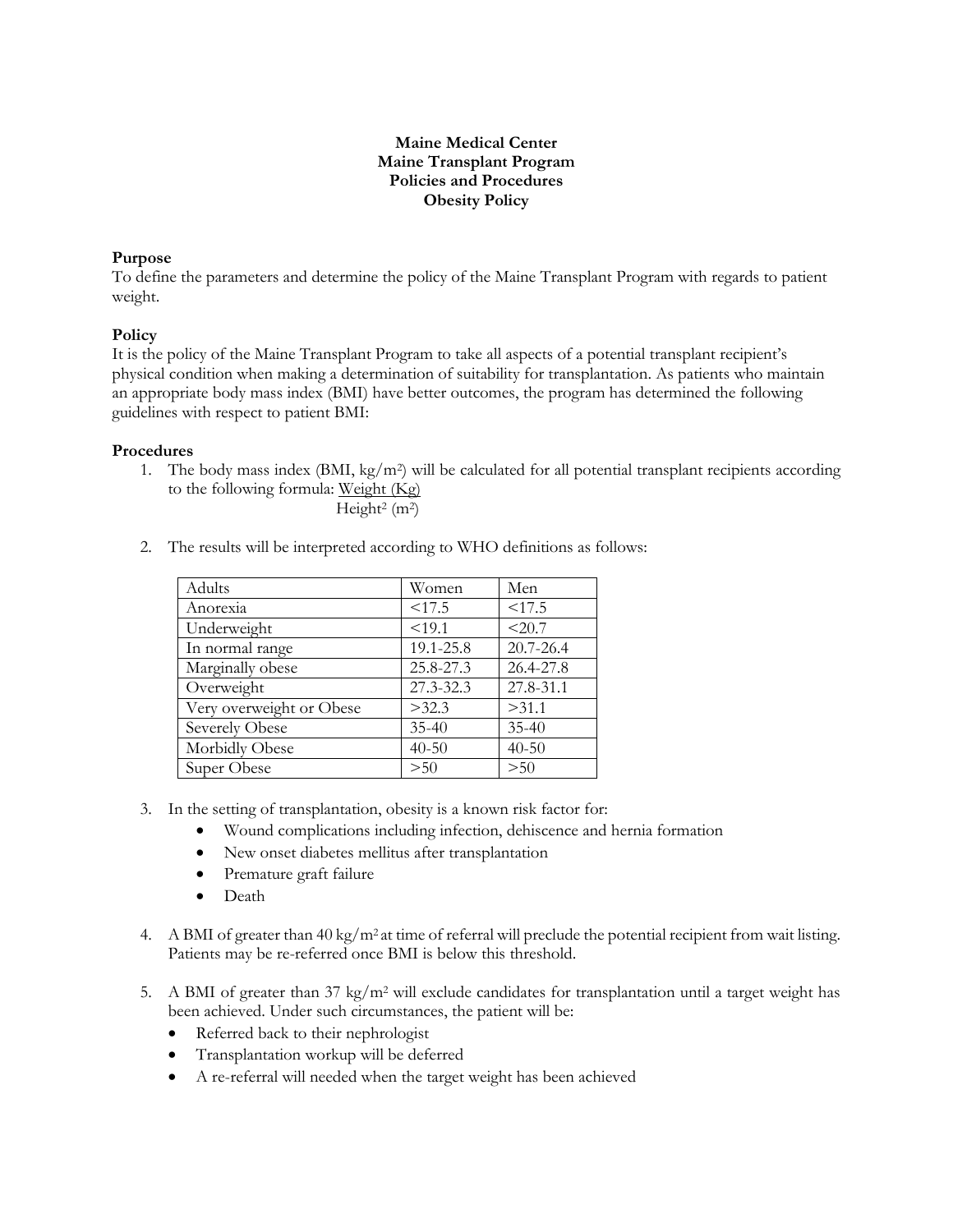The only exception will be for patients for whom there are compelling evidence that BMI is not an accurate indicator of obesity.

6. A BMI of less than  $32 \text{ kg/m}^2$  is desirable for all transplant candidates

A BMI of  $> 32$  and  $\lt 37$  kg/m<sup>2</sup> will be viewed as a risk factor for complications after transplantation. As such, a target weight loss may be required if the overall profile of the patient is indicative of unacceptable risk for transplantation. The consequences of this policy are that it is entirely possible, even likely, that two patients with the same BMI may receive different recommendations from the Maine Transplant Program. For example, a 20 year old with non-diabetic kidney disease and no cardiac risk factors would likely be considered transplantable at a BMI of 37, while a 64 year old diabetic with a history of heart disease and stroke and a BMI of 37 may be sent back and required to lose weight before workup is even commenced.

7. If a target weight loss is required, the patient will be informed using the worksheet in Appendix A.

Original Date: 8/29/07

Review Dates: 6/10/09, 5/3/10, 2/13/12, 10/27/14, 6/15/17, 5/22/20, 9/1/21

Policy Champion: John P. Vella, MD, FACP, FRCP, FASN, FAST